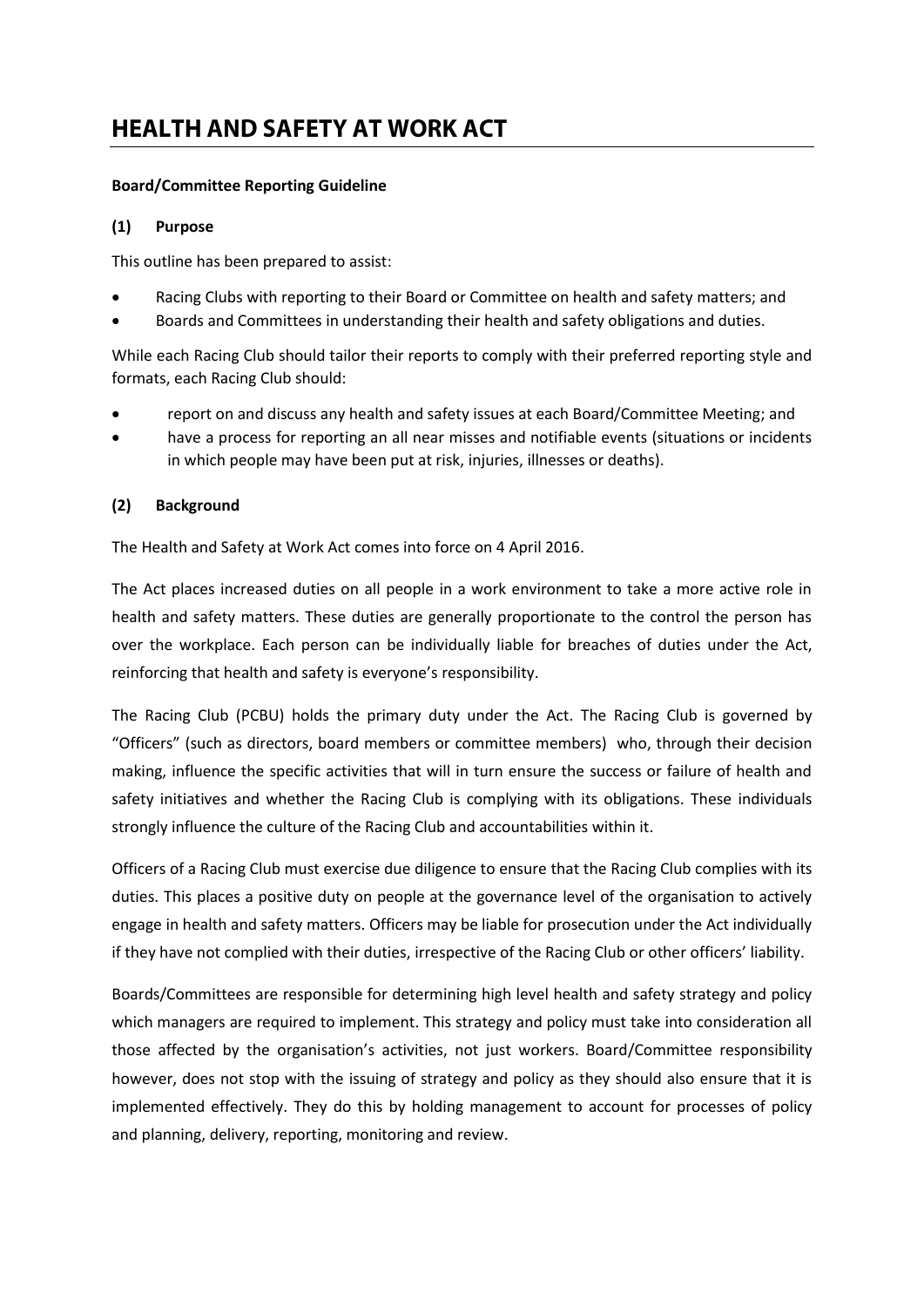## **(3) In order to comply with their obligations under the Act, Officers of Racing Clubs must:**

- acquire, and keep up to date, knowledge of the Racing Club's health and safety matters;
- understand the Racing Club's operations and the associated risks and hazards;
- ensure the Racing Club has and uses appropriate resources and processes to eliminate or minimise risks and hazards;
- ensure the Racing Club has appropriate processes for receiving, considering and responding to information regarding incidents, hazards and risks;
- ensure the Racing Club implements and uses processes for complying with its duties; and
- verify the provision and use of the above.

## **(4) Routine Reports to Board/Committee**

The following information should be routinely reported to the Board/Committee and discussed and reviewed at Board/Committee meetings on a regular basis:

- Reactive information:
	- o Information about notifiable events (situations or incidents in which people may have been put at risk, injuries, illnesses or deaths).
	- o Information about near misses.
	- o Information about absences due to illnesses which can be indicators of issues such as stress and fatigue.
	- $\circ$  Information about trends including routine exposure to hazards and risks that are potentially harmful to health such as high noise levels, toxic chemicals and bullying.
	- o All complaints relating to health and safety.
- Proactive information:
	- o Actions in place to eliminate or minimise hazards and risks, such as inductions, training and maintenance programmes.
	- o Progress with the implementation of formal improvement plans.
	- o New and changing legal requirements and/or health and safety developments.
- Routine information:
	- o Regular reports on the Racing Club's health and safety.
	- o Summaries of RIU raceday and staff health and safety reports.
	- o Reports on the health and safety performances of contractors.
- Audit information:
	- o Reports on internal and external audits, and system reviews (Board/Committee members should be alert to the possibility that there is reluctance to report such information and must satisfy themselves that any such obstacles have been eliminated).

## **(5) The Board/Committee should:**

- understand the Racing Club's health and safety duties and obligations under the Act;
- require regular reports from management on health and safety matters, and follow this up where not provided;
- ensure that the impact of changes to health and safety matters (such as the introduction of new procedures, work processes or products) is reported to the Board/Committee as soon as possible;